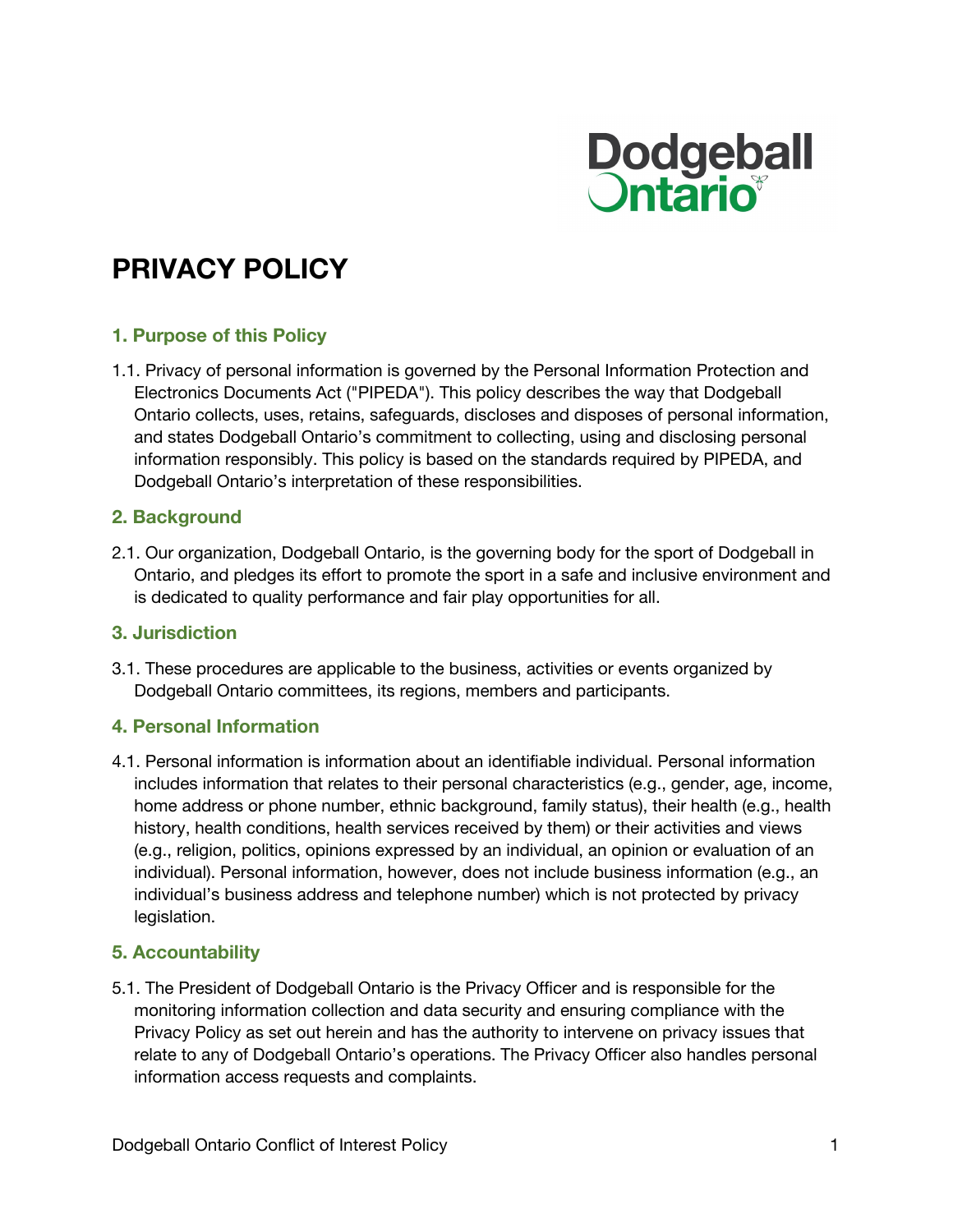# **6. Consent**

- 6.1. Consent is required to be obtained by lawful means from individuals at the time of collection, prior to the use or disclosure of the personal information. If the consent to the collection, use or disclosure was not obtained upon receipt of the information, consent will be obtained prior to the use or disclosure of that information. Dodgeball Ontario may collect personal information without consent where reasonable to do so and where permitted by law.
- 6.2. By providing personal information to Dodgeball Ontario, individuals are consenting to the use of the information for the purposes identified in this policy.
- 6.3. In determining the form of consent to use, Dodgeball Ontario will take into account the sensitivity of the information.
- 6.4. Dodgeball Ontario will not, as a condition of a product or service, require an individual to consent to the collection, use or disclosure of information beyond that required to fulfill the specified purpose.
- 6.5. An individual may withdraw consent to the collection, use or disclosure of personal information at any time, subject to legal or contractual restrictions, provided the individual gives one week's notice of such withdrawal to Dodgeball Ontario. The Privacy Officer will advise the individual of the implications of such withdrawal.

# **7. Limiting Collection**

7.1. All personal information will be collected fairly, by lawful means and for the purposes as specified in this policy. Dodgeball Ontario will not use any form of deception to obtain personal information.

## **8. Limiting Use, Disclosure and Retention**

- 8.1. Personal information will not be used or disclosed by Dodgeball Ontario for purposes other than those for which it was collected as described herein, except with the consent of the individual or as required by law.
- 8.2. Personal information collected by or on behalf of Dodgeball Ontario will be retained only as long as necessary to satisfy the purpose(s) for which it was collected.
- 8.3. Information disclosed to a third party with consent from the individual shall be protected by a third-party agreement to limit use and disclosure.
- 8.4. Personal information that is used to make a decision about an individual will be maintained for a minimum of one year of time to allow the individual access to the information after the decision has been made.
- 8.5. Dodgeball Ontario may disclose personal information to a government authority that has asserted its lawful authority to obtain the information or where Dodgeball Ontario has reasonable grounds to believe the information could be useful in the investigation of an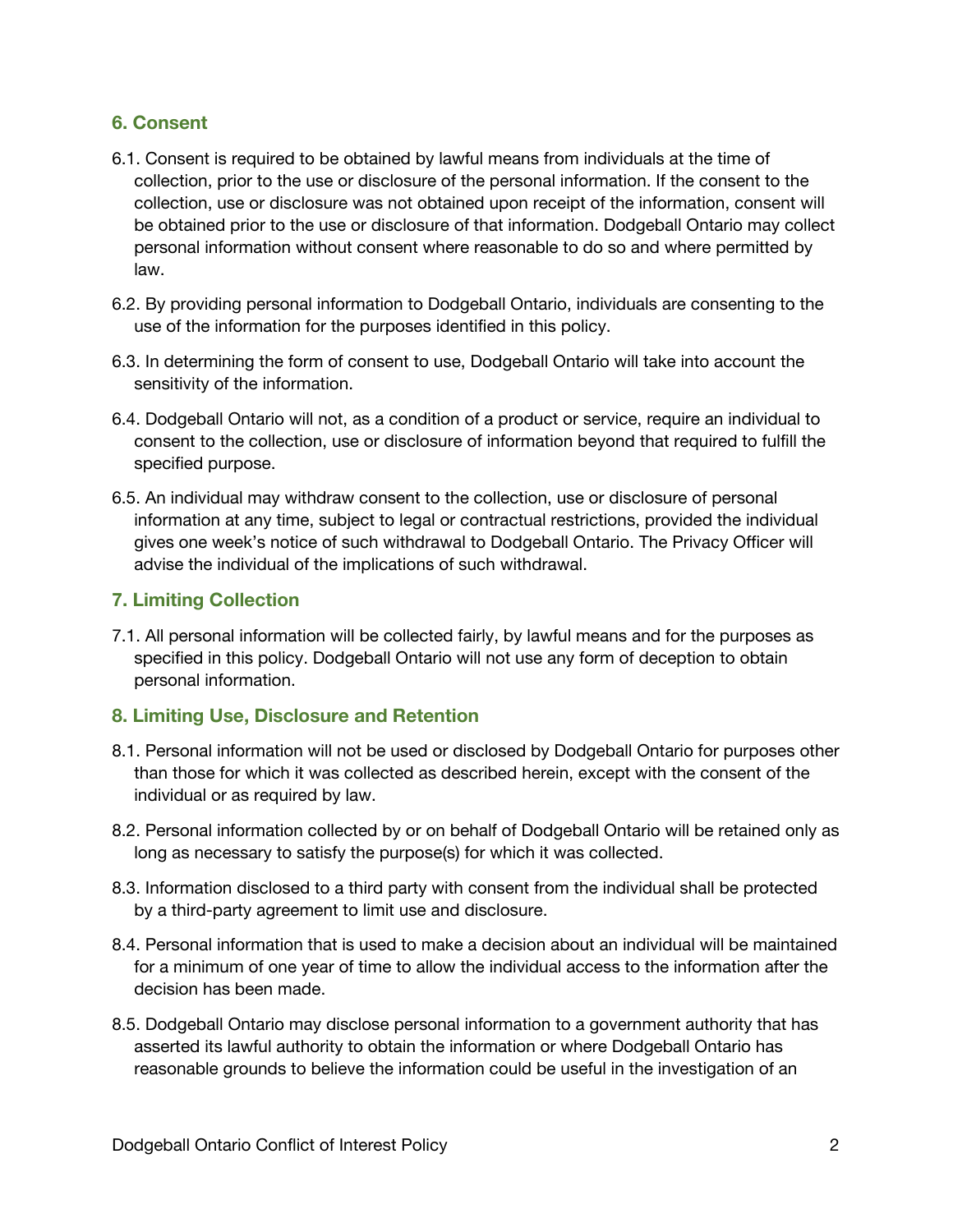unlawful activity, or to comply with a subpoena or warrant or an order made by the court or otherwise as permitted by applicable law.

8.6. Documents will be destroyed by way of shredding and electronic files will be deleted in their entirety. When hardware is discarded, Dodgeball Ontario will ensure that the hard drive is physically destroyed.

#### **9. Accuracy**

9.1. Dodgeball Ontario will make efforts to keep the personal information collected as accurate, complete and up-to-date as is necessary, taking into account the purpose(s) for which the information is collected and the interests of the individual.

#### **10. Safeguards**

- 10.1. Personal information is protected by security safeguards appropriate to the sensitivity of the information against loss or theft, unauthorized access, disclosure, copying, use or modification.
- 10.2. Methods of protection and safeguards include, but are not limited to, restricted access to documents, security clearances, need-to-know access and technological measures including the use of passwords, encryption and firewalls

#### **11. Openness**

11.1. Dodgeball Ontario will publicize information about its policies and practices relating to the management of personal information. This information is available through this policy, on Dodgeball Ontario's website or upon request by contacting the Privacy Officer.

## **12. Individual Access**

- 12.1. Upon request, and with assistance from Dodgeball Ontario, an individual may be informed of the existence, use and disclosure of his or her personal information and will be given access to that information. As well, an individual is entitled to be informed of the source of the personal information along with an account of third parties to whom the information has been disclosed.
- 12.2. Requested information will be disclosed to the individual within 30 days of receipt of the written request at no cost to the individual, or at nominal costs relating to photocopying expenses, unless there are reasonable grounds to extend the time limit.
- 12.3. Upon refusal, Dodgeball Ontario will inform the individual the reasons for the refusal and the associated provisions of PIPEDA.

## **13. Challenging Compliance**

- 13.1. An individual may challenge Dodgeball Ontario's compliance with this policy and PIPEDA, by submitting a challenge in writing.
- 13.2. Upon receipt of a written complaint, Dodgeball Ontario will investigate and respond to all concerns about any aspect of the collection, use and disclosure of personal information,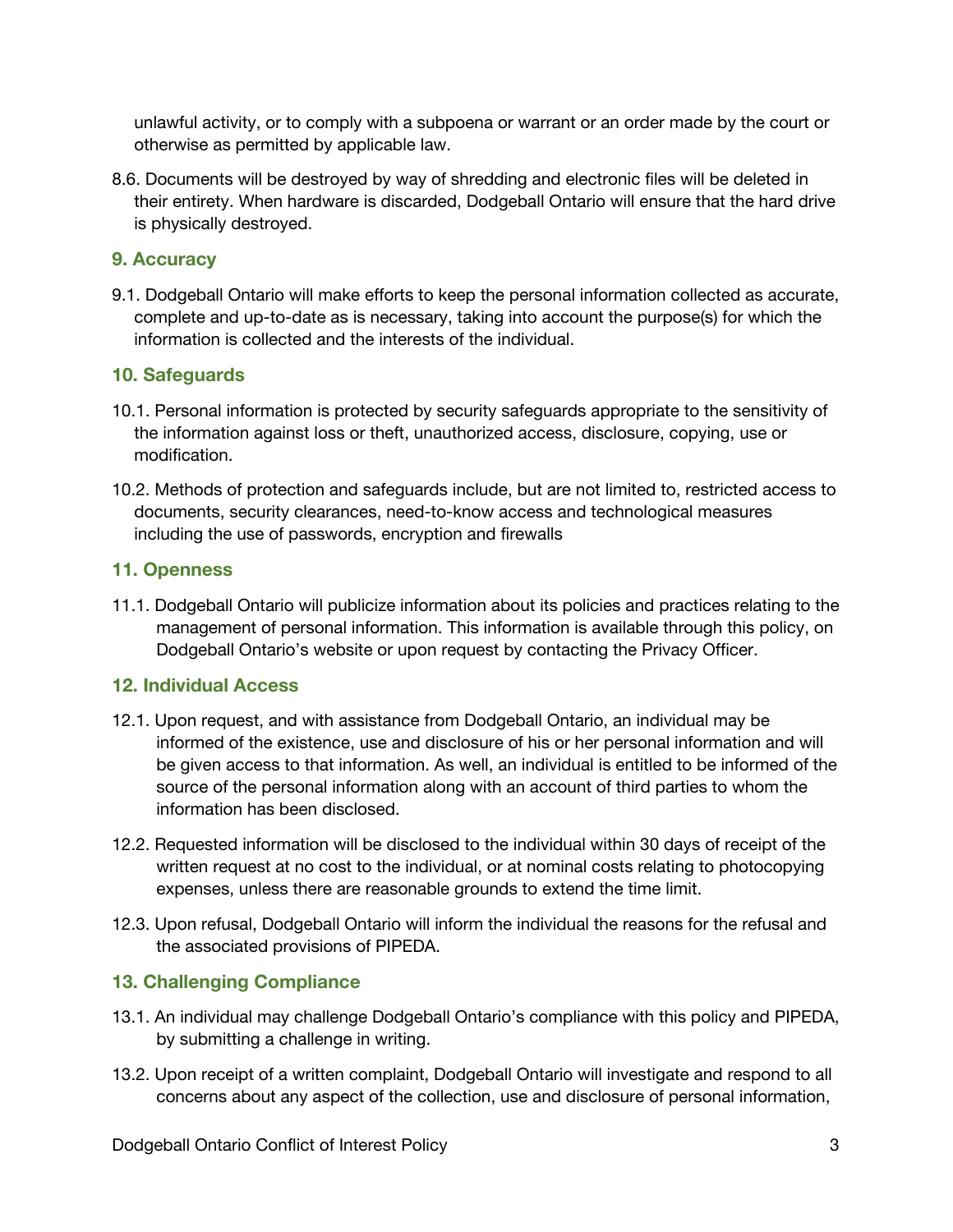in a timely manner. Where necessary, an individual will be advised of available avenues of complaint, including the Office of the Privacy Commissioner of Canada.

13.3. Dodgeball Ontario will take appropriate measures to correct any inaccurate personal information that is identified or to modify policies or procedures where necessary.

#### **14. Cookies**

- 14.1. Cookies are small text files that a Web browser transfers to and from your hard drive for record keeping purposes. Cookies make life easier for you by saving your passwords, purchases, and preferences while you're at our site. The use of cookies is an Internet standard, and you'll find cookies at most major Web sites.
- 14.2. The use of cookies is an industry standard and many major browsers are initially set up to accept them. You can reset your browser to either refuse to accept all cookies or to notify you when you have received a cookie. However, if you refuse to accept cookies, you may not be able to use some of the features available on websites.
- 14.3. Dodgeball Ontario does not use cookies to identify specific individuals.

## **15. Copyright and Legal Disclaimer**

- 15.1. This website is a product of Dodgeball Ontario. The information on this website is provided as a resource to those interested in Dodgeball. Dodgeball Ontario disclaims any representation or warranty, express or implied, concerning the accuracy, completeness or fitness for a particular purpose of the information. Persons accessing this information assume full responsibility for the use of the information and understand and agree that Dodgeball Ontario is not responsible or liable for any claim, loss or damage arising from the use of this information. Reference to specific products, processes or services does not constitute or imply recommendation or endorsement by Dodgeball Ontario. Dodgeball Ontario also reserves the right to make changes at any time without notice.
- 15.2. Links made available through this website may allow you to leave the Dodgeball Ontario site. Please be aware that the internet sites available through these links are not under the control of Dodgeball Ontario. Therefore, Dodgeball Ontario does not make any representation to you about these sites or the materials available there. Dodgeball Ontario is providing these links only as a convenience to you, and in no way guarantees these links and the material available there. Dodgeball Ontario is not responsible for privacy practices employed by other companies or websites.

## **16. Applicable Law**

16.1. This site is created and controlled by Dodgeball Ontario in the province of Ontario. As such, the laws of the province of Ontario will govern these disclaimers, terms and conditions, without giving effect to any principles of conflict of laws.

#### **17. Approval and Review**